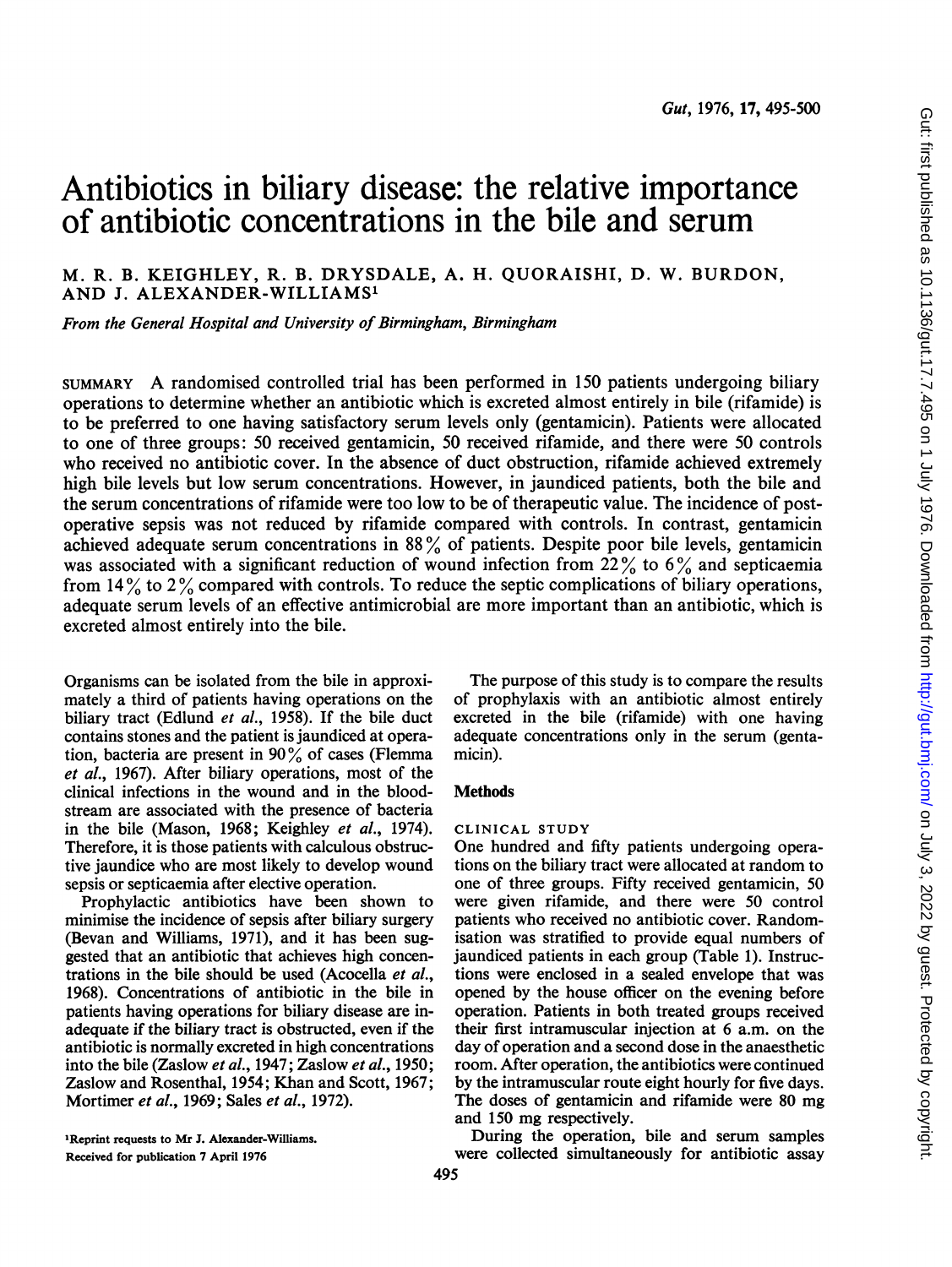|  | Table 1 Comparison of groups                                   |  |
|--|----------------------------------------------------------------|--|
|  | Factors which predispose Gentamicin 50 Controls 50 Rifamide 50 |  |

496

| to presence of bacteria<br>in bile                  |    |    |    |  |
|-----------------------------------------------------|----|----|----|--|
| Age over 70 yr                                      |    |    |    |  |
| Jaundice at operation*                              | 11 |    |    |  |
| <b>Stones</b>                                       |    |    |    |  |
| Carcinoma                                           |    |    |    |  |
| Emergency operation<br><b>Exploration of common</b> | ٦  |    |    |  |
| bile duct                                           | 16 | 16 | 13 |  |
| Stones found                                        | 12 | 12 | 13 |  |
| Drainage of subhepatic<br>space                     | 29 | 28 | 28 |  |

\*Determined by design of the trial (see text).

immediately before operative cholangiography. Bile was aspirated from the gall bladder in 78 patients receiving antibiotics  $(78\%)$  and from the bile duct through the cholangiogram catheter in 70 of these cases (70%). Wound sepsis was defined as the presence of pus in the incision. The wounds were examined by one independent observer who did not know whether or not the patient was receiving antibiotics. Blood culture samples were taken when the patient returned to the ward after operation and on the third, fifth, and seventh postoperative days. Blood cultures were repeated after the 'T' tube cholangiogram and in any patient with an unexplained pyrexia.

Four patients (three of whom were jaundiced) were withdrawn from the trial because the antibiotic policy was changed within 72 hours of operation. To keep the total number of patients in the groups equal, replacement randomisation cards were used. For this reason, the groups were well matched with respect to the number of patients over 70 years, emergency operation, the incidence of ductal exploration, and the use of drains (Table 1).

### MICROBIOLOGICAL STUDY

Bile for culture was taken to the laboratory promptly. It was cultured aerobically on blood agar and MacConkey agar and anaerobically with  $10\%$  CO<sub>2</sub> on blood agar and lysed blood agar containing neomycin or kanamycin and menadione. Cultures were incubated at 37°C for 48 hours. Bacteria were identified by their cultural properties, colonial appearance, and biochemical reactions. Viable counts were not measured, though previous results from this unit have shown that over  $90\%$  of positive bile cultures contain more than 105 organisms per ml (Keighley et al., 1975). The method of bile cultures was the same in the treated groups and the controls. It is possible that preoperative antibiotics may have influenced the incidence of bacterbilia. However, the dilution produced by inoculating the bile on agar plates was sufficient to allow the growth of the most gentamicin-sensitive coliforms. Conversely, in patients receiving rifamide, the growth of bacteria from the bile may have been inhibited by the higher concentrations of rifamide in the bile.

The sensitivity of bacteria isolated from bile to gentamicin and rifamide was determined by measurement of the minimum inhibitory concentration (MIC) using the agar dilution method (Garrod et al., 1973). Serial dilutions of antibiotic were prepared from fresh solutions of rifamide and gentamicin.

Samples of bile and serum were stored at  $-30^{\circ}$ C for batch antibiotic assay. Gentamicin assays were performed on large plates measuring  $32 \times 32$  cm using Bacillus subtilis as the test organism. The method described by Khan and Scott (1967) was used for the rifamide assays. There was no appreciable difference in the sizes of the inhibition zones when rifamide and gentamicin were diluted with saline, serum, bile, or phosphate buffer ( $pH$  7 $\cdot$ 0 and  $pH$  8 $\cdot$ 0). Therefore, in both assays, the standard dilutions were prepared in normal saline. A standard curve was constructed for each batch of assays by plotting the antibiotic concentration (log scale) against the diameter of the inhibition zone measured by calipers at two separate diameters. The antibiotic concentrations in the bile and serum were then calculated from the standard curves. Each estimation was performed in duplicate.

## Results

Bacteria were isolated from the bile in 19 of the untreated control patients  $(38\%)$  compared with 12 patients receiving gentamicin  $(24\%)$  and 10 cases receiving rifamide  $(20\%)$ . The differences are not statistically significant. Nevertheless, Escherichia coli was isolated less frequently from both treated groups than from the controls (Table 2). In patients with jaundice, the incidence of organisms in the bile was approximately the same in all three groups.

The MICs of gentamicin and rifamide are shown in Table 3. Eighty-two per cent of organisms isolated from the bile were inhibited by 2-0 mg/I gentamicin. The organisms resistant to this concentration included all of the anaerobic bacteria and many faecal streptococci. Eighty-four per cent of biliary micro-organisms were inhibited by 31 mg/l rifamide; those that were not, included some of the aerobic Gram negative bacilli (Klebsiella aerogenes, Escherichia coli, Proteus spp., and Pseudomonas aeruginosa).

The inhibitory concentrations of gentamicin and rifamide were used to define what was considered to be an 'adequate' concentration of antibiotic in patients with biliary disease. The level chosen as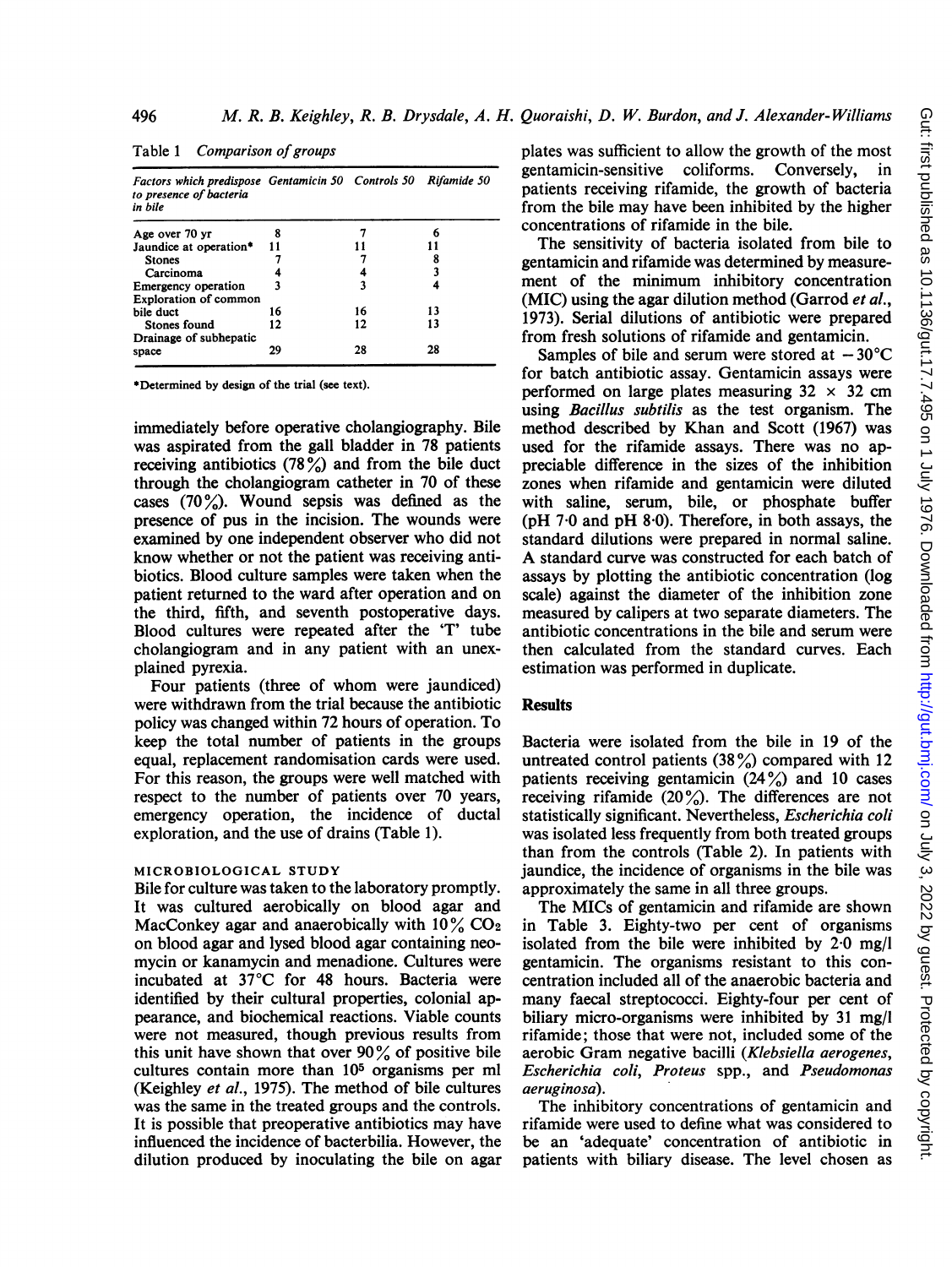|  | Table 2 Organisms cultured from bile at operation |  |
|--|---------------------------------------------------|--|
|--|---------------------------------------------------|--|

| Organism                                           | Gentamicin 50 Controls 50 |         | Rifamide 50 |
|----------------------------------------------------|---------------------------|---------|-------------|
| Escherichia coli                                   |                           | 14      |             |
| Klebsiella aerogenes                               |                           |         |             |
| Streptococcus faecalis                             |                           |         |             |
| Streptococcus viridans                             |                           |         |             |
| Proteus spp.                                       |                           |         |             |
| Enterobacter cloacae                               |                           |         |             |
| Staphylococcus albus                               |                           |         |             |
| Pseudomonas aeruginosa                             |                           |         |             |
| Acinetobacter anitratus                            |                           |         |             |
| Enterobacter aerogenes                             |                           |         |             |
| Serratia sp.                                       |                           |         |             |
| Anaerobic streptococci                             |                           |         |             |
| <b>Bacteroides</b> fragilis                        |                           |         |             |
| Clostridium welchii                                |                           |         |             |
| Total number of patients<br>with microorganisms in |                           |         |             |
| bile                                               | 12 $(24%)$                | 19(38%) | 10 $(20\%)$ |
| Jaundiced patients                                 | 5                         |         | 6           |
| Not jaundiced                                      |                           |         |             |

'adequate' was twice the MIC for over 80 $\%$  of biliary isolates—that is, 4 mg/l gentamicin and  $62 \text{ mg/l}$ rifamide). To justify this concept of an 'adequate' antibiotic concentration, it is important to know that the levels in the bile and serum at operation were peak levels. Peak se

(Reeves, 1974). To measure peak bile levels of rifamide and gentamicin, samples were collected hourly from eight patients with 'T' tubes. The highest levels of both antibiotic were found one hour after intramuscular administration. The mean time interval between the immediate preoperative injection and the collection of the bile and serum samples for assay

The results of the antibiotic assays are shown in Figs. 1 and 2. The plot above the horizontal line represents 'adequate' concentrations of antibiotic. 'Adequate' serum gentamicin concentrations were

was  $50.3$  minutes (range:  $30-65$  minutes).

|  | Table 4 Results of prophylactic therapy |  |  |  |
|--|-----------------------------------------|--|--|--|
|  |                                         |  |  |  |

| Septic complications | Gentamicin 50 Controls 50 Rifamide 50 |      |      |  |  |
|----------------------|---------------------------------------|------|------|--|--|
| <b>Wound sepsis</b>  | 34                                    |      |      |  |  |
| Jaundiced            |                                       |      |      |  |  |
| Not jaundiced        |                                       | 6    |      |  |  |
| Bacteraemia          | $1* (0)$                              | 7(5) | 4(4) |  |  |
| Jaundiced            |                                       |      |      |  |  |
| Not jaundiced        |                                       |      |      |  |  |

\*Indicates that the difference between the treated groups and controls was significant ( $P < 0.05$ ).

Figures in parentheses refer to numbers of patients with clinical septicaemia.

usually occur one hour after intramuscular injection jaundiced patients. present in 37 of 43 patients  $(88\%)$  but the levels in bile were extremely low. Only two gall bladder samples and none of the collections from the bile duct exceeded 4 mg/l. In contrast, none of the patients had 'adequate' serum rifamide concentra tions. Nevertheless, provided that there was no biliary obstruction, rifamide bile levels were extremely high, in many instances exceeding 1000 mg/l. However, when the cystic duct was obstructed, levels in the gall bladder were less than 5 mg/l and 'adequate' bile levels were achieved in only two of the

> The influence of prophylactic antibiotic therapy on the incidence of postoperative sepsis is shown in Table 4. Wound sepsis occurred in 11 controls  $(22\%)$ , in five receiving rifamide (10%), and in only three of the patients who were given gentamicin  $(6\%)$ . The rate of wound infection in patients receiving gentamicin was significantly lower than in the control group ( $p < 0.05$ ). Bacteraemia occurred in seven of the control patients; five had clinical evidence of septicaemia and three were jaundiced. In the group receiving rifamide there were four patients. with positive blood cultures: all had rigors and three

Table 3 Minimum inhibitory concentrations of gentamicin and rifamide

|                                                                                                        |      | Gentamicin $(mg/l)$ |    |         |         |     |     |     |      |     | $Rifamide$ (mg/l) |     |        |        |      |     |      |  |  |
|--------------------------------------------------------------------------------------------------------|------|---------------------|----|---------|---------|-----|-----|-----|------|-----|-------------------|-----|--------|--------|------|-----|------|--|--|
|                                                                                                        | 0.06 | $0.125$ $0.25$      |    | 0.5     | $1 - 0$ | 2.0 | 4.0 | 8·O | >8.0 | 1.9 | 3.9               | 7.8 | $15-6$ | 31.2   | 62.5 | 125 | >125 |  |  |
| Escherichia coli<br>Klebsiella aerogenes<br>Streptococcus faecalis<br>Streptococcus viridans           |      |                     |    | 11<br>5 | 8<br>◠  |     |     |     |      | 4   | 2                 |     | 11     | 6<br>2 |      |     |      |  |  |
| Anaerobic streptococci<br>Proteus spp.<br>Pseudomonas aeruginosa<br>Acinetobacter anitratus            |      |                     |    |         |         |     |     |     |      |     |                   |     |        |        |      |     |      |  |  |
| Clostridium welchii<br>Bacteroides sp.<br>Enterobacter cloacae<br>Serratia sp.<br>Staphylococcus albus |      |                     |    |         |         |     |     |     |      |     |                   |     |        |        |      |     |      |  |  |
| Total                                                                                                  |      |                     | 11 | 19      | 13      | 8   |     | 4   | 3    | 8   | 3                 |     | 19     | 11     |      |     |      |  |  |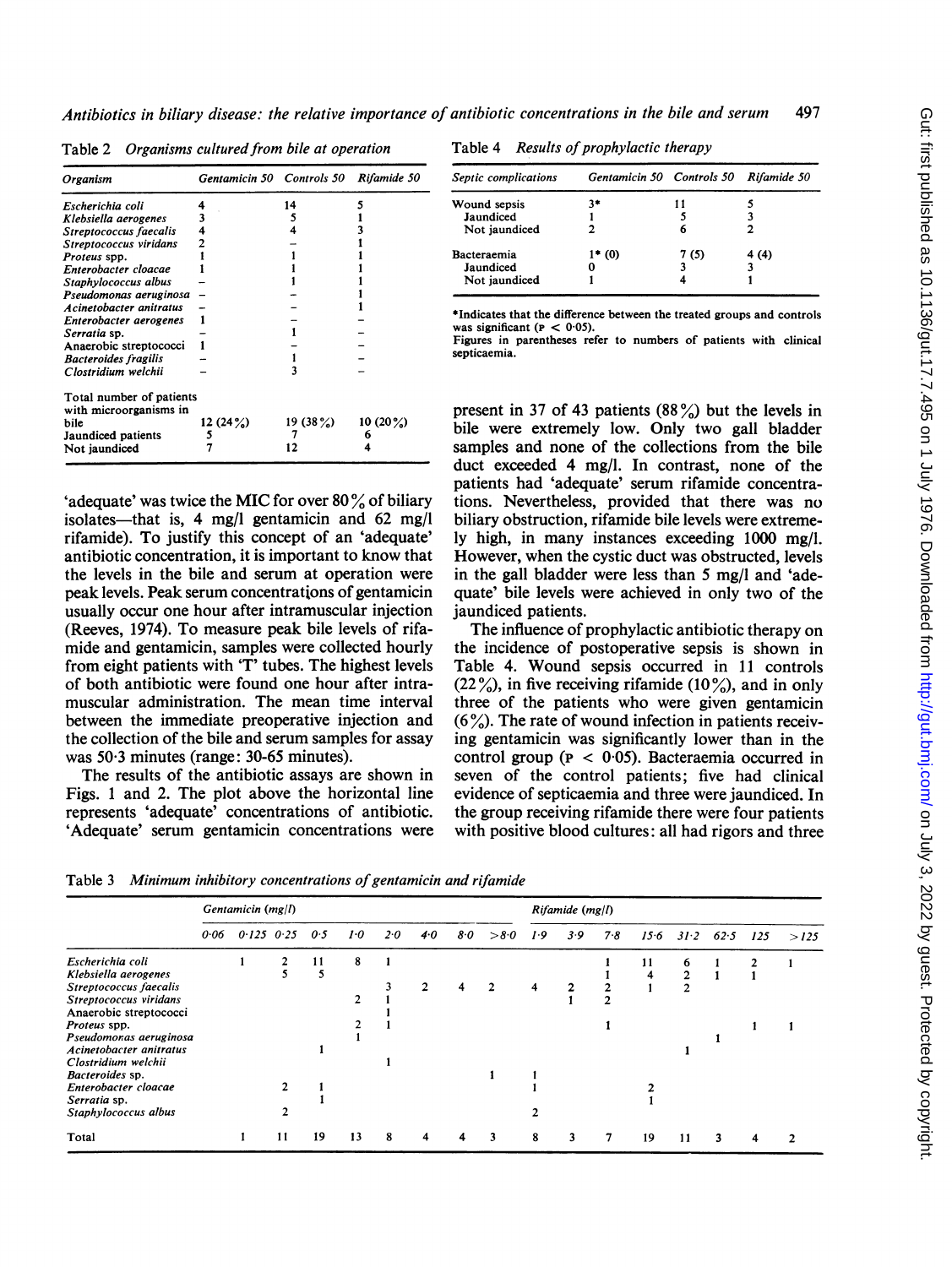

Fig. 1 Gentamicin assay in bile and serum at operation.

Fig. 2 Rifamide assay in bile and serum at operation.  $\bigcirc$  = Bile from jaundiced patients.  $\square = G.B.$  bile in patients with cystic duct occlusion.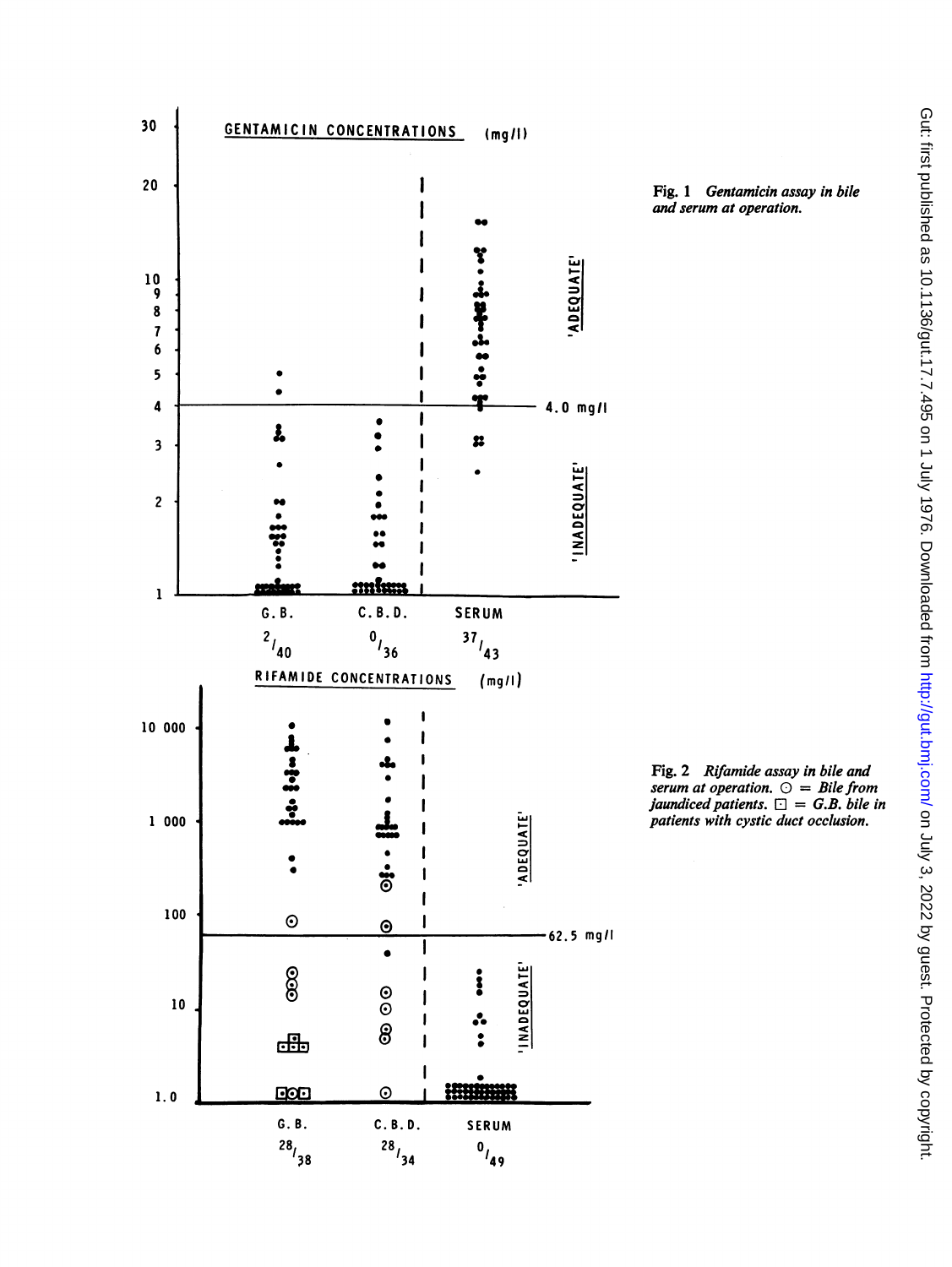were jaundiced. In contrast, only one patient receiving gentamicin developed bacteraemia: this occurred in a patient who was not jaundiced and it was not associated with clinical signs of septicaemia. The incidence of bacteraemia was significantly lower in the gentamicin group than in patients who received no antibiotic cover.

#### **Discussion**

These results indicate that antibiotics which are present only in the serum in adequate concentrations are more likely to be effective as prophylaxis in biliary surgery than ones which are excreted almost entirely into the bile. Even if an antibiotic is excreted through the liver, biliary concentrations are rarely sufficient to be effective in the presence of biliary obstruction. The group of patients who are most likely to have an infected biliary tract at elective operation, and who therefore may develop septicaemia, are those with calculous obstructive jaundice (Maddocks et al., 1973).

In patients who were receiving no antibiotic cover, organisms were isolated in the bile from  $73\%$  of the jaundiced patients but in only 33 $\%$  of those without jaundice. In the control patients who were jaundiced, the incidence of wound infection was  $45\%$  and bacteraemia was  $27\%$ . Complications were much less frequent in the controls who were not jaundiced (wound sepsis and bacteraemia  $15\%$  and  $10\%$ respectively). The influence of antibiotics on postoperative sepsis in the non-icteric patients was the same in both of the treated groups even though gentamicin was not excreted in adequate quantities into the bile. Furthermore, in the jaundiced patients rifamide failed to achieve adequate bile levels. The incidence of bacterbilia and postoperative sepsis in the jaundiced patients receiving rifamide was the same as in the controls. However, even in the jaundiced patients, gentamicin reduced wound sepsis and bacteraemia did not occur.

Rifamide was chosen for this study principally because we wished to compare gentamicin with an antibiotic known to give high concentrations in the bile rather than in the serum. Khan and Scott (1967) have demonstrated that serum levels of rifamide, even in jaundiced patients, rarely exceed the MIC of most Gram-positive organisms and are far too low to be of influence against the 'coliforms'. Rifampicin is more active than rifamide (Mitchison, 1970). Rifampicin is, however, available only as an oral preparation and is therefore unsuitable for use in patients undergoing operations that may be associated with a period of postoperative ileus. Furthermore, rifampicin, unlike rifamide, achieves satisfactory blood levels, and we were anxious to investigate an antibiotic which depended solely upon biliary concentrations for effective prophylaxis.

Even though there was a significant reduction in morbidity when gentamicin was given to patients undergoing operations on the biliary tract, we would not advise its use in prophylaxis for all patients because of the dangers of nephrotoxicity and damage to the VIII nerve. The dose of gentamicin was inadequate for some of the patients and, for this reason, we would now advise that 5 mg/kg body weight should be given daily in divided doses. The results of this study have shown that gentamicin reduced the incidence of postoperative infection only when the bile contained organisms at the time of operation (see Table 5). We therefore advise that prophylactic chemotherapy should be given only when the bile contains bacteria. Methods of identifying patients with bacterbilia during and before operation have been studied (Engstrom et al., 1971; Keighley et al., 1976) so that the indiscriminant use of prophylactic antibiotics can be avoided. Nevertheless, in patients requiring emergency operation, for surgical relief of

Table 5 Incidence of wound sepsis and bacteraemia related to presence of absence of bacteria in bile at operation

|                      | Gentamicin | <b>Controls</b> | Rifamide |  |  |
|----------------------|------------|-----------------|----------|--|--|
| No organisms in bile | 38         | 31              | 40       |  |  |
| Wound sepsis         | 2          |                 |          |  |  |
| Bacteraemia          |            |                 |          |  |  |
| Bacteria in bile     | 12         | 19              | 10       |  |  |
| Wound sepsis         |            |                 |          |  |  |
| Bacteraemia          |            |                 |          |  |  |

\*Indicates that the difference between the treated group and the controls was significant ( $p < 0.05$ ).

obstructive jaundice and in patients with cholangitis where antibiotics are indicated, high serum levels of an effective antibiotic are more likely to be of value than an antibiotic which is almost entirely excreted into the bile.

We wish to thank Mr R. M. Baddeley, Mr J. A. C. Edwards, Mr G. D. Oates, and Mr G. T. Watts for allowing us to study patients under their care and Miss V. A. Price for typing the manuscript.

## References

- Acocella, G., Matiussi, R., Nicolis, F. B., Pallanza, R., and Tenconi, L. T. (1968). Biliary excretion of antibiotics in man. Gut, 9, 536-545.
- Bevan, P. G., and Williams, J. D. (1971). Rifamide in acute cholecystitis and biliary surgery. British Medical Journal, 3, 284-287.
- Edlund, Y. A., Mollstedt, B. O., and Ouchterlony, 0. (1959). Bacteriological investigations of the biliary system and liver in biliary tract disease correlated to clinical data and